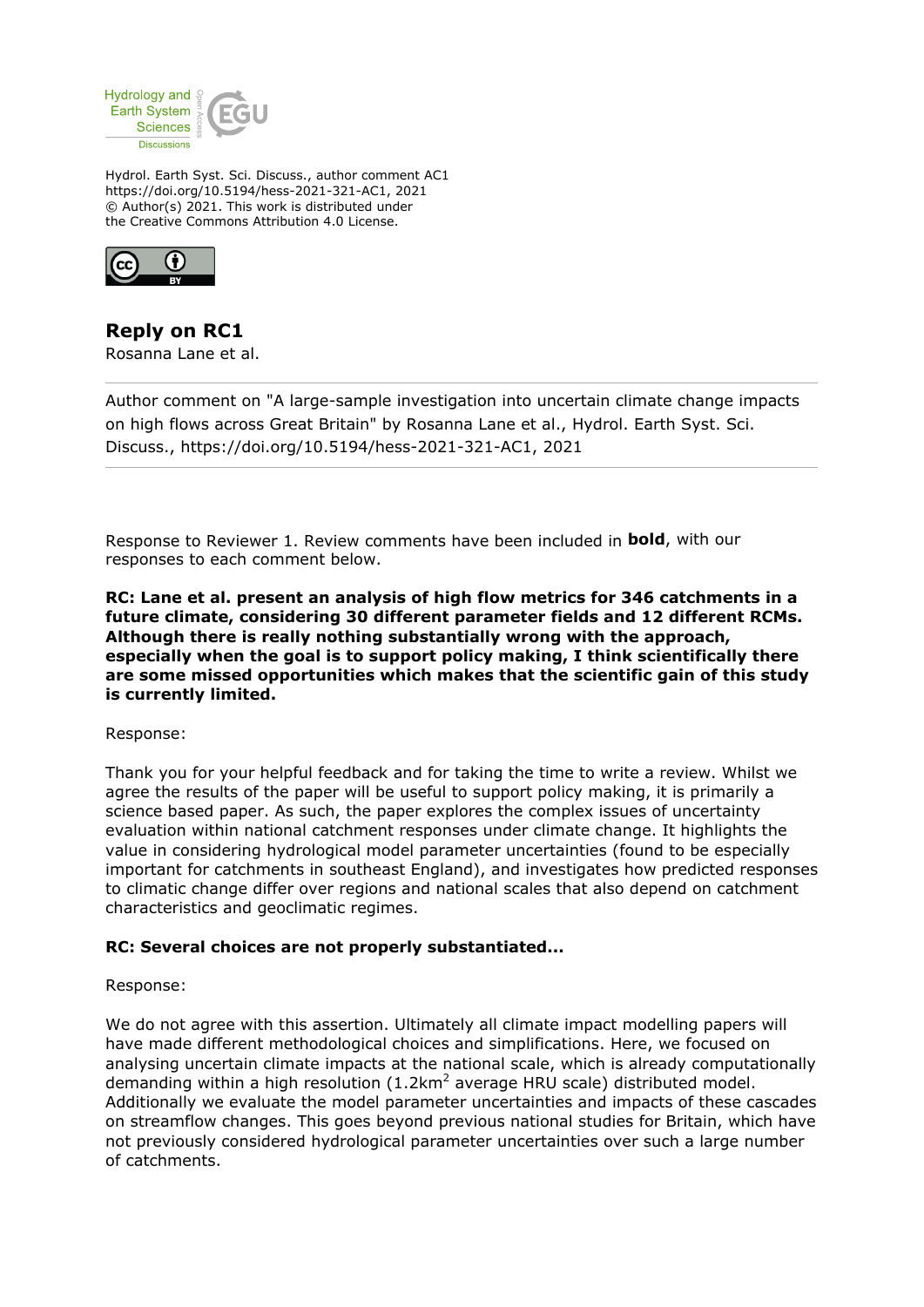We respond to comments on each choice separately below. In response to these comments we will add to the methods and data section to ensure that it is clear why our methodological choices were made.

## **RC: All RCMs are based on one single GCM. Why only one, and why this one? It reads as if this is not necessarily the GCM that performs best in the region of GB. Only RCP8.5 is considered, why only this one and what would that imply for the results?**

Response:

The aim of this study was to explore hydrological model parameter uncertainties within a national climate impact study. We selected the UKCP18 climate projections to help us meet this aim as they have many advantages over other products, including 1) they were the nationally recognised highest resolution RCM climate model outputs available for a continuous time period over GB, 2) they were specifically developed for the UK and previous UKCP products have formed the basis of UK climate policy (Murphy et al. 2018), 3) they include a measure of climate uncertainty through the use of an RCM ensemble, 4) as RCM projections they are high resolution (12km) and have full spatial and temporal coherence which is needed to evaluate future climate change impacts on high flows in a spatially distributed hydrological model, 5) they are the newest national climate projections for GB, including the latest developments in climate modelling capability and scientific understanding, and have not yet been comprehensively analysed in other studies.

The UKCP18 projections only included RCM simulations for a single GCM, but still explored some climate uncertainties through the use of an RCM ensemble. This approach was also used for the UKCP09 climate projections which have been used in many UK climate impact studies (e.g. Prudhomme et al. 2013, Bell et al. 2016, Kay et al. 2018). The RCM ensemble was considered sufficient for our aim of assessing the hydrological model uncertainties within a national climate impact study. Importantly, we also found that minor differences between the RCM runs resulted in a huge variation of hydrological implications, showing that the RCM parameterisations which may be expected to be less influential were crucial after all. We are aware that the use of a different GCM would produce differing results, and this limitation is recognised in our discussion (lines 445-452). In response to all reviewers commenting on the use of a single GCM, we will clarify why the UKCP18 product was chosen in section 2.3. We will also make the limitations of this clearer in the discussion, adding that other GCMs may result in different precipitation trends into the future.

 UKCP18 also only included RCM projections for the RCP8.5 scenario. We considered this the most important scenario to look at for two reasons: 1) it shows the 'worst case' and so will most likely show the largest expected changes, 2) the emissions in RCP8.5 are in close agreement with historical total cumulative CO2 emissions and more and more are looking like a plausible future (Schwalm et al. 2020). But again we recognise that our results would have been different if an alternative scenario had been used, and we acknowledge that it is best to use multiple scenarios if the information is available. In response to reviewer comments, we will 1) add a sentence to section 2.3 emphasizing that the RCP8.5 was the only available scenario and gives a 'worst case' and at this time 'most likely' future projection, 2) expand on the discussion of missing uncertainty sources to include emissions scenario and the impact this might have.

# **RC: DECIPHeR gives nice opportunities to test multiple model structures, why only one, and why only Topmodel?**

Response: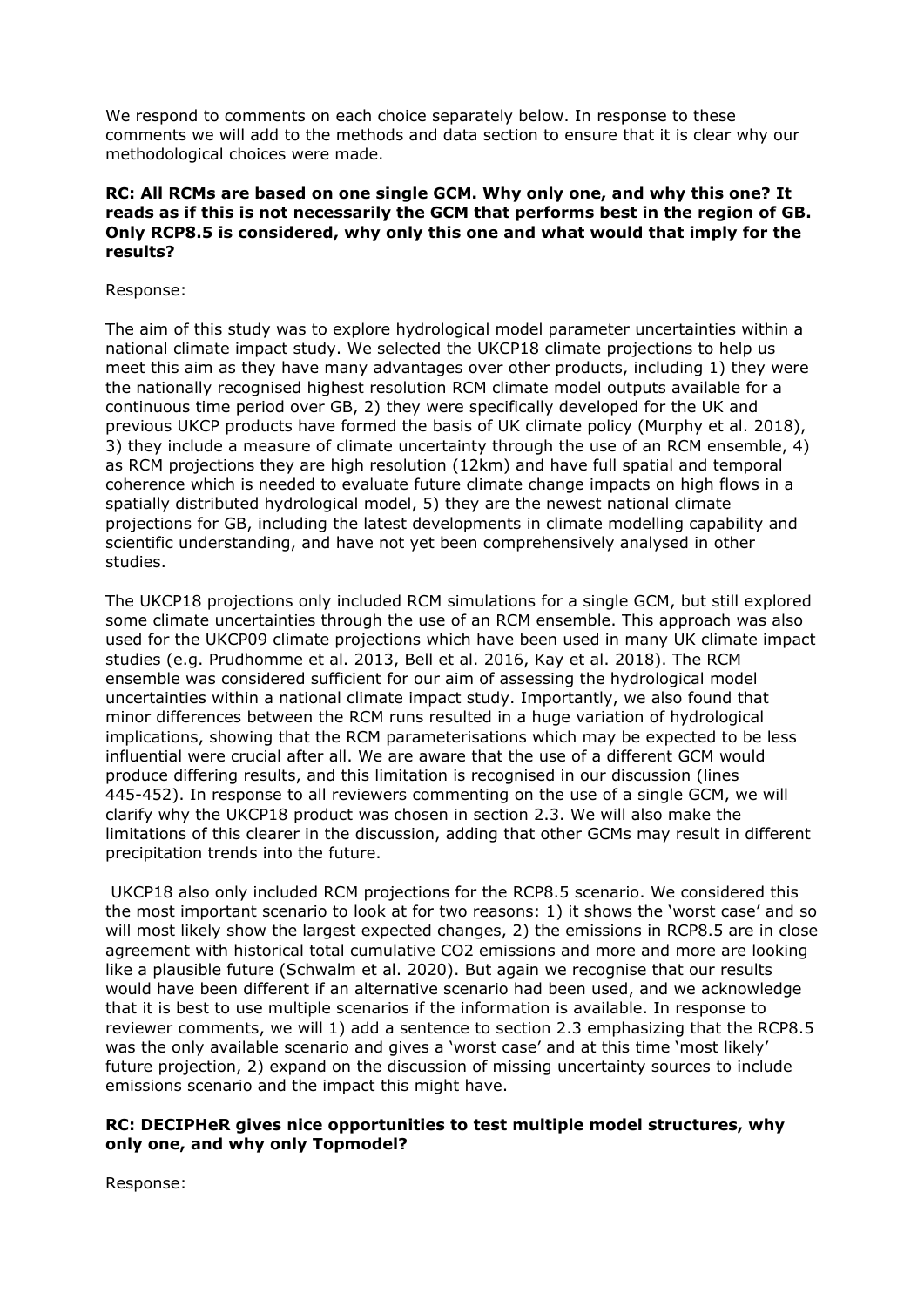We previously developed a modelling framework that uses spatial parameterisations which are nationally consistent and reflect core parametric uncertainties, constrained by available data using MPR (Lane et al. 2021). Our next step was to apply the model setup from Lane et al. (2021) to evaluate the hydrological modelling uncertainties when driving the model with a set of climate change scenarios. This manuscript presents the first GBwide study to include hydrological model parameter uncertainties alongside RCM uncertainties, and further explores the relationship between catchment characteristics, climatic changes and changing high flows across a large sample of catchments. For this climate impact study, it was important to use the DECIPHeR model structure based on topographic flow gradients as a primary metric to define hydrological similarity as it has already been evaluated and parameterised across Great Britain (Coxon et al. 2019; Lane et al. 2021). We would like to note that DECIPHeR is not TOPMODEL except that topography is an important driver of hydrological response.

Whilst testing model structural variability was not an aim of this study, we agree with you that DECIPHeR gives a great opportunity to test different model structures and this is an ongoing research goal. Adding additional structures for different geologies, general climate variations, land management practices and human impacts is ongoing research that will take time to develop from our findings of Lane et al. (2021). However, that does not detract from the importance and need of quantifying uncertainties in hydrological impacts with our recent national model simulations.

# **RC: Why were different datasets used for P and PET for the bias correction? Both datasets seem to have both variables.**

Response: The CHESS dataset uses CEH-GEAR as its rainfall data - we refer to the original dataset as is standard practice and to make clear the source of the data. The CEH-GEAR rainfall dataset does not include PET.

**RC: Why was snow not included as process in the hydrological model? I was surprised that T was not required as input for the hydrological model (indeed, to simulate snow processes), to only find at the end of the discussion that snow was not accounted for - with a reference to eastern Scotland where the snow fraction can be up to 0.17. There might be valid reasons for each of these choices, but they can be better explained.**

Response: Snow was not included as a process in the hydrological model because it affects so few catchments (95% of the catchments included in this study have less than 6% of precipitation falling as snow ). The exception to this is in the Cairngorm mountains in Scotland where the fraction of precipitation falling as snow can reach 17% (Coxon et al. 2020).Consequently, we included this in the discussion so that readers were fully aware of this limitation. We will ensure that modelling decisions are better explained in the revised manuscript.

**RC: At several places, it is mentioned that caution should be taken when interpreting the results (related to snow, see later point, and to potential groundwater flow). Not even widely discussed are the catchments with reservoirs/regulated flow (they are only mentioned as being excluded for the analysis of the evaluation of the model chain, but how many of the 346 are (heavily) regulated? are they spatially clustered? and how can we somehow validate the simulation of these catchments if the regulation is not included in the model structure?). Taken into account these three factors (snow, groundwater, regulation) that require caution in the interpretation, it becomes a bit difficult to determine which numbers have meaning, and which don't. Given that uncertainty estimation is one aspect of this study, it are precisely these kind of aspects that might need more attention.**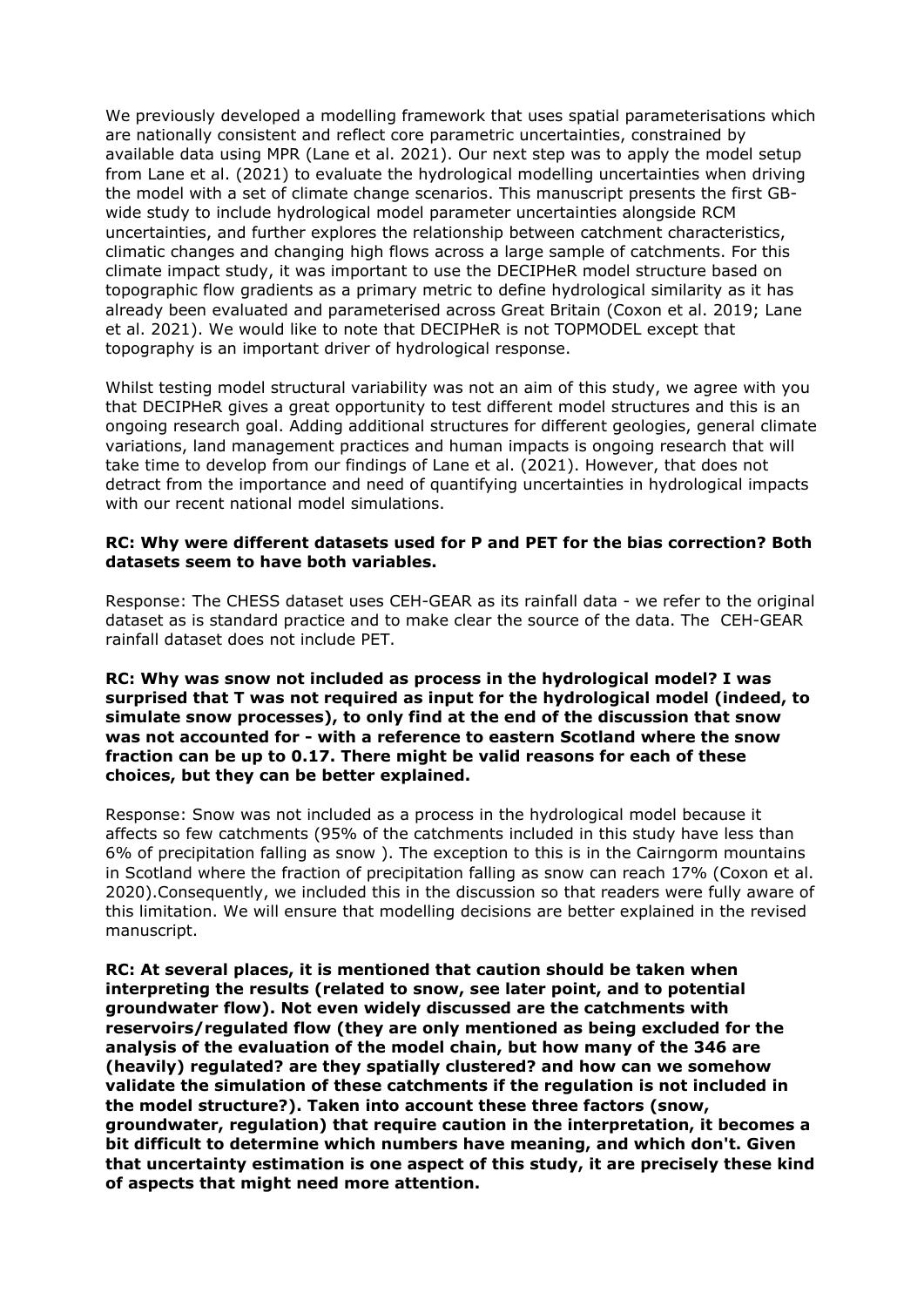#### Response:

Of the 346 catchments analysed, the majority (60%) have no reservoirs in the catchment. 71 gauges (20%) have 1-5 reservoirs upstream, and 20% of gauges have more than 5 reservoirs upstream. While 40% of gauges do have a reservoir in the catchment, the capacity of the reservoirs is an additional important indicator of its impact on the flow time series as many of these reservoirs have a small capacity relative to the average precipitation and flow at the gauge. Of the 346 gauges, only 20 (5%) had a capacity greater than 10% of mean annual rainfall.

We excluded catchments with reservoirs/ regulated flows from the evaluation of the model chain because we would not expect the model to accurately simulate these flows without reservoir information in the model structure. However, in response to this comment we explored how the model error in simulating AMAX, Q1, Q10 and Q50 varied between the catchments with regulated flows/ reservoirs and those without. We found that there was not a reduction in performance between the catchments with regulated flows/reservoirs and those without - and will add these extra plots to the supplementary information.

To respond to this comment, we will include information about reservoirs in the supplementary information.

**RC: Besides that many choices are not well substantiated, I think there are some missed opportunities in analyzing and presenting the effect of uncertainty (in this case, introduced by RCMs and parameters). For instance in Figure 7, one could expect that the parameters have influence on the non-linear relation between precip and Q1, while it is precisely the median of the parameter sets that is displayed here (same for the runoff coefficient). Therefore, after reading the manuscript, I still don't have the feeling I fully comprehend the uncertainty in the projections and their implications for the results.**

Response: Again, we do not agree that 'many' of our choices are not well substantiated. When creating Figure 7 we explored using different hydrological parameter sets, and ended up selecting the median as the choice of parameter set made little difference to the overall picture. We will add plots to the supplementary information to demonstrate how this plot changes for different hydrological model parameter set selections, as well as to demonstrate how this plot differs for other precipitation quantiles and flow statistics.

**RC: In spite of what is written in the introduction ("Many studies have attempted to quantify the impact of these uncertainties by using multiple GCMs/RCMs, bias correction techniques, hydrological model structures and/or hydrological model parameter sets and propagating these uncertainties through the modelling chain. However, these studies are often focused on small catchment samples as the large numbers of simulations needed are computationally demanding"), there are studies that sample several steps of the modelling chain for a large sample of catchments (see references below, sorry to refer to my own work), and which might be useful in the discussion to put the results into perspective (how do these results compare to accounting for different GCMs and different hydrological model structures?).** \*Melsen et al. "Mapping disagreement in hydrologic projections", HESS 2018 \*Chegwidden et al., "How Do Modeling Decisions Affect the Spread Among Hydrologic Climate Change Projections? Exploring a Large Ensemble of Simulations Across a Diversity of Hydroclimates", Earths Future 2019, \*Queen et al., "Ubiquitous increases in flood magnitude in the Columbia River basin under climate change", HESS, 2021

Response: Thank you for highlighting these papers - we will add references into the discussion to further support section 4.3. We note that two of these studies are focused on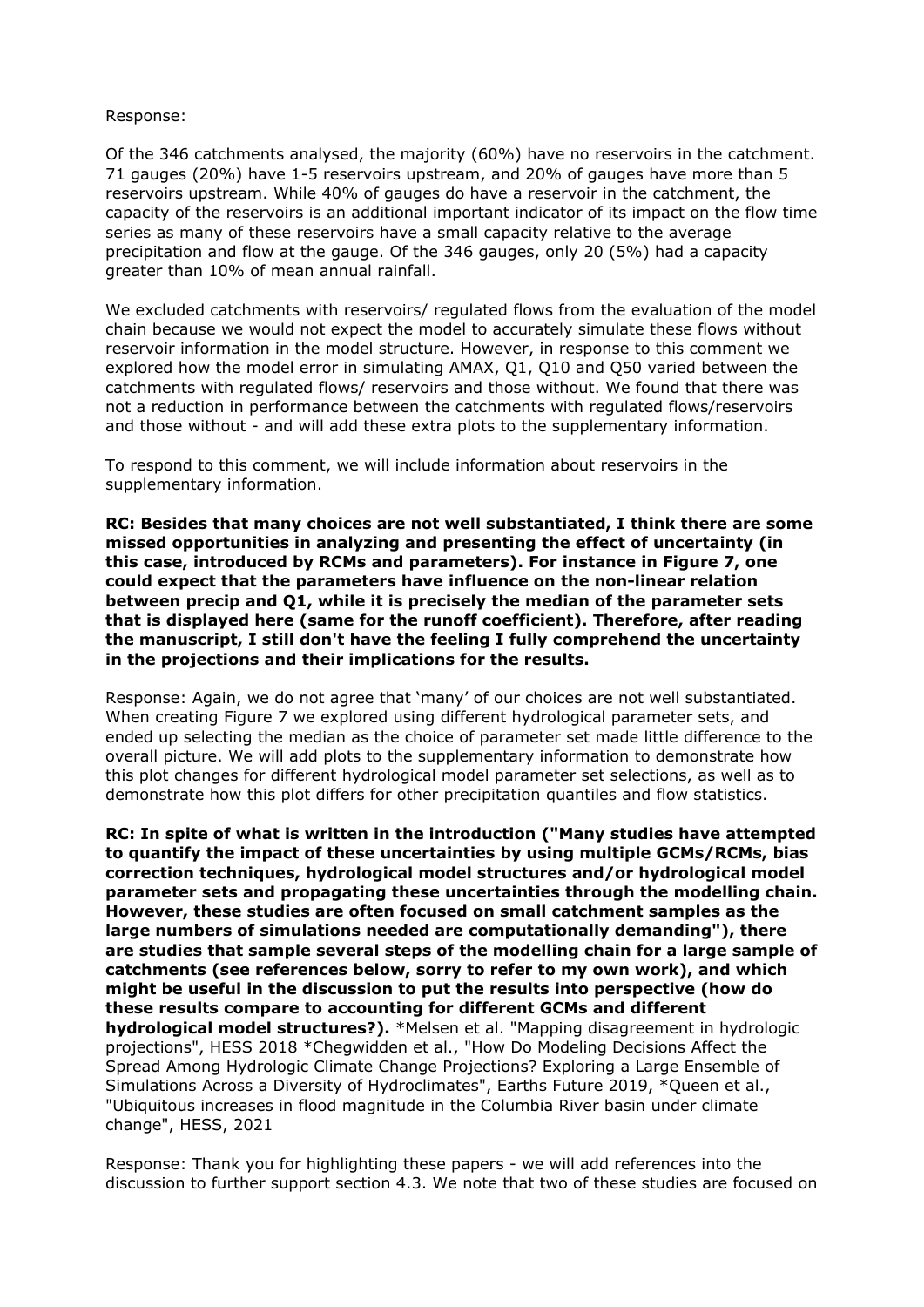a single multi-nested river basin, albeit of considerable size. And that Melsen et al. focused purely on the sign of change and did not use any form of weightings to define the quality and fit of the ensembles of model simulations. We shall discuss these issues in our revised manuscript.

**RC: Last minor thing: In the discussion (l. 430) the selection of a metric is referred to as a source of uncertainty. I'm not sure I entirely agree with that. Different metrics will lead to different results, simply because they evaluate different things. That is, in my opinion, not uncertainty but simply the result of a (hopefully deliberate) choice. It does show, however, that it can be useful to evaluate multiple metrics.**

Response: We agree with you on this. We will alter the text from "The selection of metrics used to explore climate impacts was a further source of uncertainty; the picture of climate change impacts on flows differed between the four metrics presented here." to "The overall picture of climate change impact on flows differed between the four selected metrics, showing the importance of metric selection and consideration of multiple metrics in model evaluation and impact studies."

# **RC: l. 244; average flow is not necessarily equal to median flow.**

Response: We agree and will change 'average' to 'median.'

## **RC: If this review sounds a bit harsh, it is because I know the authors can do better. Most of the material is already there, therefore I am confident that the authors will be able to improve the manuscript such that it will add more to the scientific literature.**

Response: We appreciate the thought and suggestions that have gone into your review. Of course we feel more strongly that our contribution highlights a number of core aspects and delves into the uncertainty problem nationally in a way that has rarely (and never in the case of UK climate simulations) been seen.

## References:

Bell, V. A., Kay, A. L., Davies, H. N., & Jones, R. G. (2016). An assessment of the possible impacts of climate change on snow and peak river flows across Britain. Climatic Change, 136(3), 539-553.

Coxon, G., Freer, J., Lane, R., Dunne, T., Knoben, W. J., Howden, N. J., ... & Woods, R. (2019). DECIPHeR v1: dynamic fluxEs and connectivity for predictions of HydRology. Geoscientific Model Development, 12(6), 2285-2306.

Coxon, G., Addor, N., Bloomfield, J. P., Freer, J., Fry, M., Hannaford, J., ... & Woods, R. (2020). CAMELS-GB: Hydrometeorological time series and landscape attributes for 671 catchments in Great Britain. Earth System Science Data, 12(4), 2459-2483.

Kay, A. L., Bell, V. A., Guillod, B. P., Jones, R. G., & Rudd, A. C. (2018). National-scale analysis of low flow frequency: historical trends and potential future changes. Climatic Change, 147(3), 585-599.

Lane, R. A., Freer, J. E., Coxon, G., & Wagener, T. (2021). Incorporating Uncertainty into Multiscale Parameter Regionalisation to Evaluate the Performance of Nationally Consistent Parameter Fields for a Hydrological Model. Water Resources Research, e2020WR0283